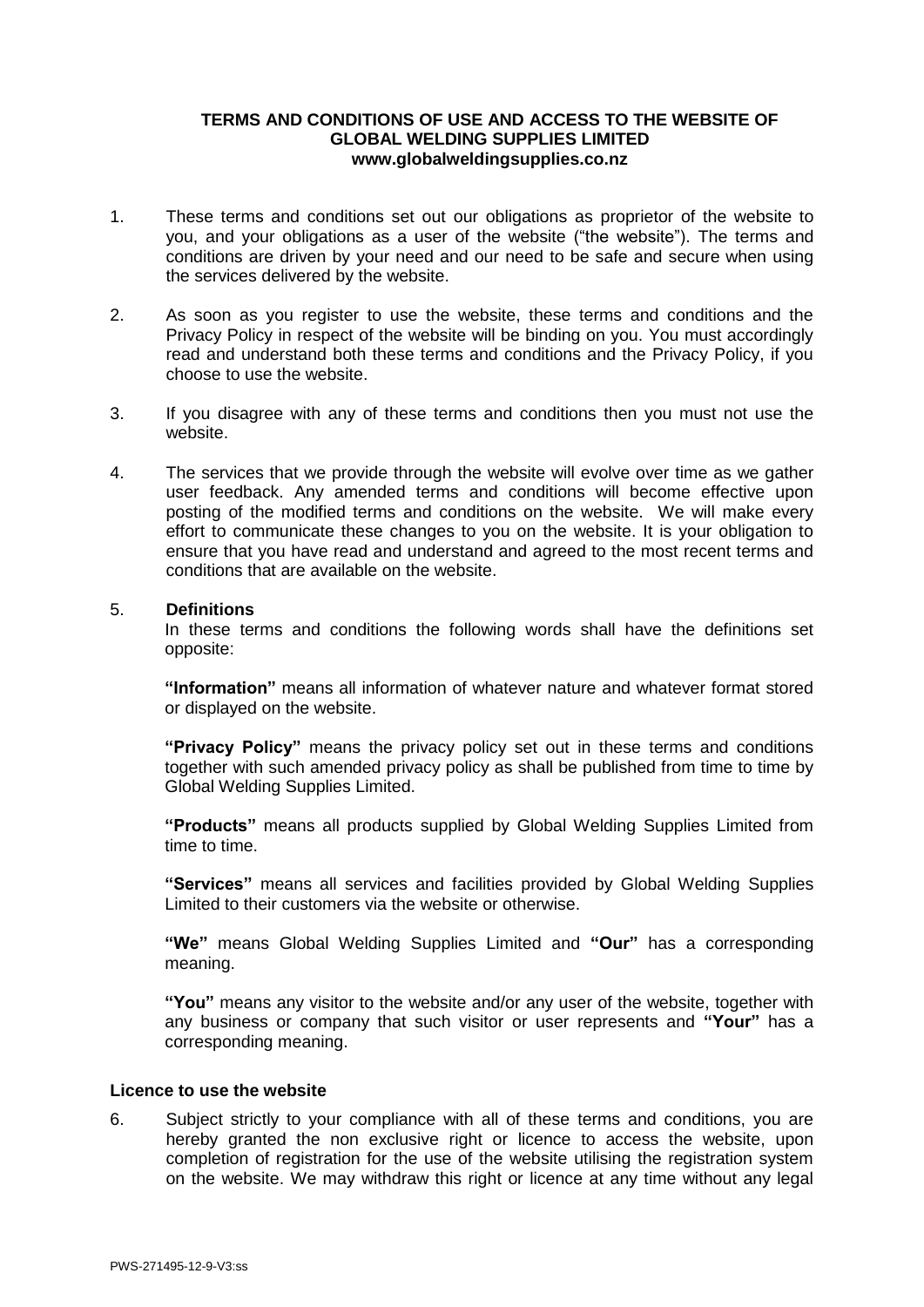consequences. Without limiting the words "legal consequences" if we withdraw or cancel the right or licence given under these terms and conditions, then you will have no right or claim against us whatsoever.

- 7. Access to the website and use of the services delivered thereby is not transferable under any circumstances. You must ensure that your log on or user ID and password that is used to access the website and the details of your account with us that are kept on the website are kept confidential and that such details are kept in a safe and secure manner. You must immediately contact us and advise us if you are, or become aware that there has been an unauthorised use of your log on or user ID and password, or account, or any other security breach in relation to your account.
- 8. All information relating to the pricing of our products and services is confidential information as between you and Global Welding Supplies Limited and you agree that you will not share that information or disclose or disseminate that information to any other person or business without our express written authority. You agree that such unauthorised disclosure or dissemination of the information will do Global Welding Supplies Limited such incalculable harm as to entitle us to injunction relief and liquidated damages of not less than \$100,000.00. All our solicitor client costs of and incidental to obtaining the injunction and judgment for the liquidated damages will be payable by you.
- 9. You must promptly advise us of any changes to your information provided as part of the customer registration process for access to the website.
- 10. You agree that you will be responsible for all or any costs associated with your access to you, or use, of the website, including but not limited to internet access fees.
- 11. You warrant that by logging on and using the website using the log on or user ID and password, that you have used, that you have full authority on behalf of you or the company or business that you represent to order products through the website. You agree that we may charge you and that you will pay for all products that we agree to supply the products you have ordered using your log on or user ID and password through the website.
- 12. You agree that our standard terms and conditions for the supply of products, which standard terms and conditions appear elsewhere on this website apply to all purchases that you may make through the website.
- 13. You must not use The Website to copy, store, host, transmit, send, use, publish or distribute any material which consists of (or is linked to) any spyware computer virus, Trojan horse, worm, keystroke logger, route kit or other malicious or disruptive or damaging computer software.
- 14. You must not conduct any systematic or automated data collection activities (including without limitation, scraping, data mining, data extraction and data harvesting) on or in relation to The Website and you must not engage in any reverse engineering utilising The Website.

## **Warranties**

15. While every effort is made to ensure that the content of The Website is accurate, we make no representation or warranty in relation to the accuracy or completeness of the information found on The Website. Any reliance you place on such information is therefore strictly at your own risk in all things.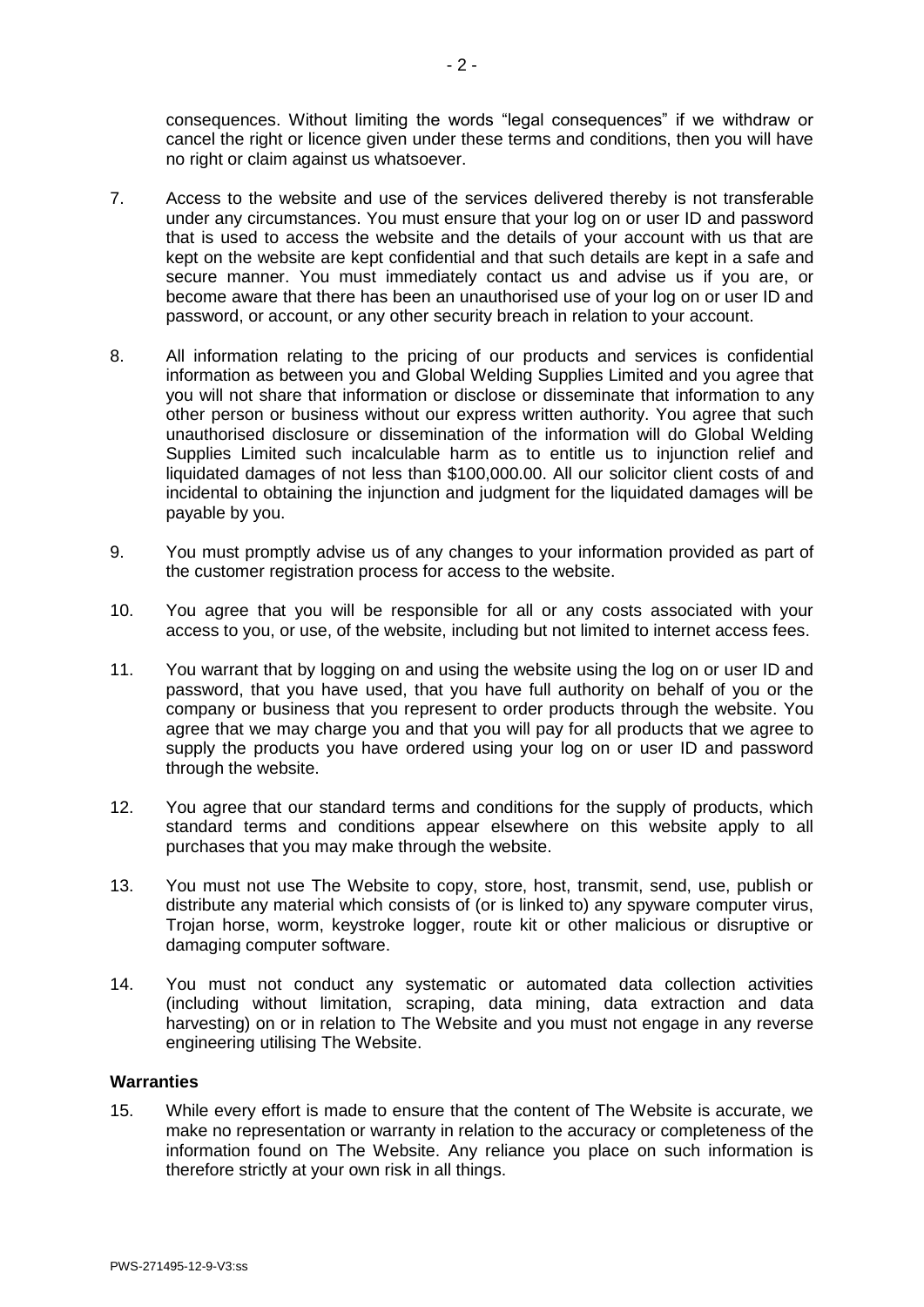## **Disclaimer**

- 16. We do not warrant that the servers that make The Website available will be error free, virus free or bug free and you accept that it is your responsibility to make reasonable and adequate provision for protection against such threats. We recommend scanning any files before downloading.
- 17. We will not be liable for any loss or damage caused by attacks, viruses or other technologically harmful material that may infect your computer equipment, computer programmes, computer data or other proprietary material due to your use of The Website or to your downloading of any material posted on them, or any site linked to them.
- 18. We will not be liable for any interruption to the delivery of services from The Website during any reasonable periods of website maintenance and/or for reasons beyond our reasonable control.
- 19. You agree that you will use The Website and apply the information that you obtain from it entirely at your own risk in all things.
- 20. We will not be liable to you, whether under the law of contract, the law of tort or otherwise, for any harm suffered by you as a result, directly or indirectly of your viewing and/or applying the contents of or your use or application of The Website or the contents thereof. The words "harm suffered by you" will not only mean direct financial loss and all damages (if any) associated with personal injury or death, but also all financial compensation and expenses for which you may consider that we are liable as a direct or indirect result of your use of The Website. In addition to the losses, compensation and expenses for which you agree we are not liable, you also agree that we will not be liable for:
	- 20.1 For any indirect, special or consequential loss; or
	- 20.2 For any business losses, loss of revenue, loss of income, loss of profits, or loss of anticipated savings, loss of contracts or business relationships, loss of reputation or loss of goodwill or loss or corruption of information or data.

The above limitations of liability will apply whether or not we have been advised of the possibility of any damages contemplated by this clause, which may arise out of or in connection with the use of The Website or any linked websites.

- 21. Nothing in these terms and conditions will exclude or limit any warranty implied by law that it would be unlawful to exclude or limit.
- 22. The Website must not be framed on any other websites, nor may you create a link to all or any part of The Website including but not limited to the home page. Without notice and without giving any reasons, we can demand the removal of a link to our homepage or website from your website that has been installed in breach of the prohibition contained in this clause.
- 23. Where The Website contains links to other sites and resources provided by third parties, the links are provided for your information only. You agree that we have no control over the content or information provided on those websites or resources and that we accept no responsibility for them or for any loss or damage that may arise from your use of those websites.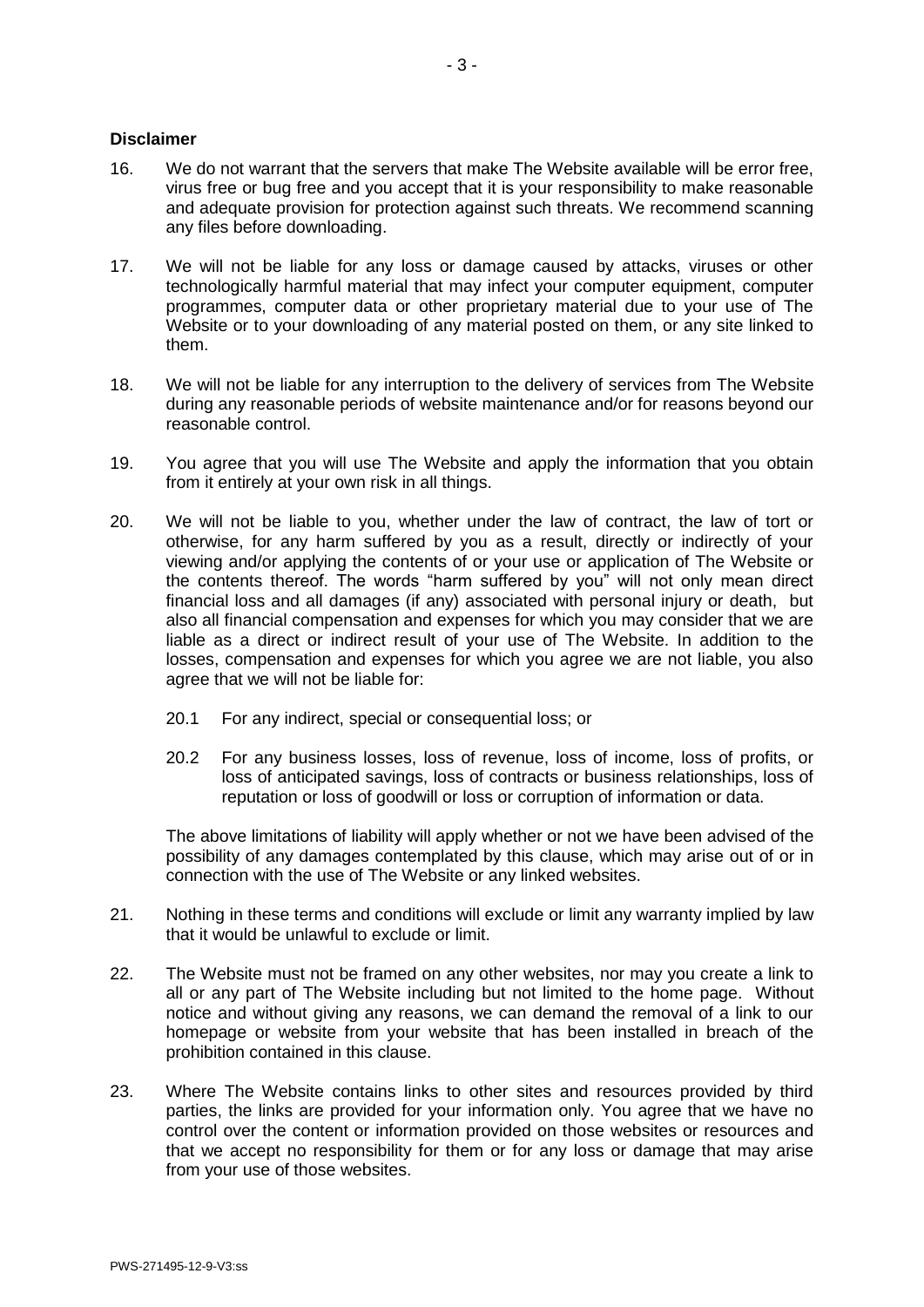24. Although we will take all care to protect user content through use of dedicated servers and off site computer storage, we cannot guarantee that all user content is stored in such a fashion that it will not become lost or corrupted and accordingly you should backup all user content to your own servers on a regular basis. You save harmless and indemnify us from all costs and/or losses associated with replacing any lost or corrupted user content and any damages associated therewith.

# **Intellectual Property Rights**

- 25. You agree and confirm that except for items in the public domain, The Website and all materials contained or published on them are wholly owned by Global Welding Supplies Limited. The Website contains material that is copyrighted together with trademarks and other materials that are protected by international treaties and protocols or by the proprietary nature of such materials. Nothing contained in these terms and conditions or on The Website shall be construed as granting by implication, estoppel or otherwise any licence or right to use any of the materials without the written permission of Global Welding Supplies Limited or such other party that may own the materials.
- 26. Other than as is expressly authorised on The Website, you must not modify the paper or digital copies of any materials you have acquired from The Website. All trademarks, copyrights or any other proprietary notices must always remain in tact. You must not copy any illustrations, photographs, video or audio sequences published on The Website and you must not copy the text from The Website. You must not copy, reproduce, republish, download, post, broadcast or transmit The Website or any part thereof or any materials from The Website except for your use as is authorised by these terms and conditions. Our prior written consent must be obtained for any other use of the materials.
- 27. You agree that your right to use The Website will cease immediately that you breach any of the intellectual property agreements contained in these terms and conditions.

#### **Age and Responsibility**

28. You represent and agree that you are of sufficient legal age to use The Website and to create a legal binding obligation for any liability you may incur as a result of your use of The Website. You understand that you are financially responsible for all uses of The Website by you and those using your login information.

#### **General Conditions**

- 29. We may change these terms and conditions at any time and such changes will be deemed to be applicable from the first date of publication of the changes on The Website.
- 30. If we fail to enforce any terms or exercise any rights under these terms and conditions we have not waived those rights.
- 31. If any provision of these terms and conditions is held to be invalid or unenforceable for any reason the remaining provisions shall remain in full force and effect and the parties shall adjust their respective rights and obligations in accordance with the spirit and intent of the parties as shown by these terms and conditions.
- 32. The forum for the determination of all claims, disputes and proceedings between Global Welding Supplies Limited and website users will be the Courts of New Zealand which Courts will have exclusive jurisdiction to determine all claims,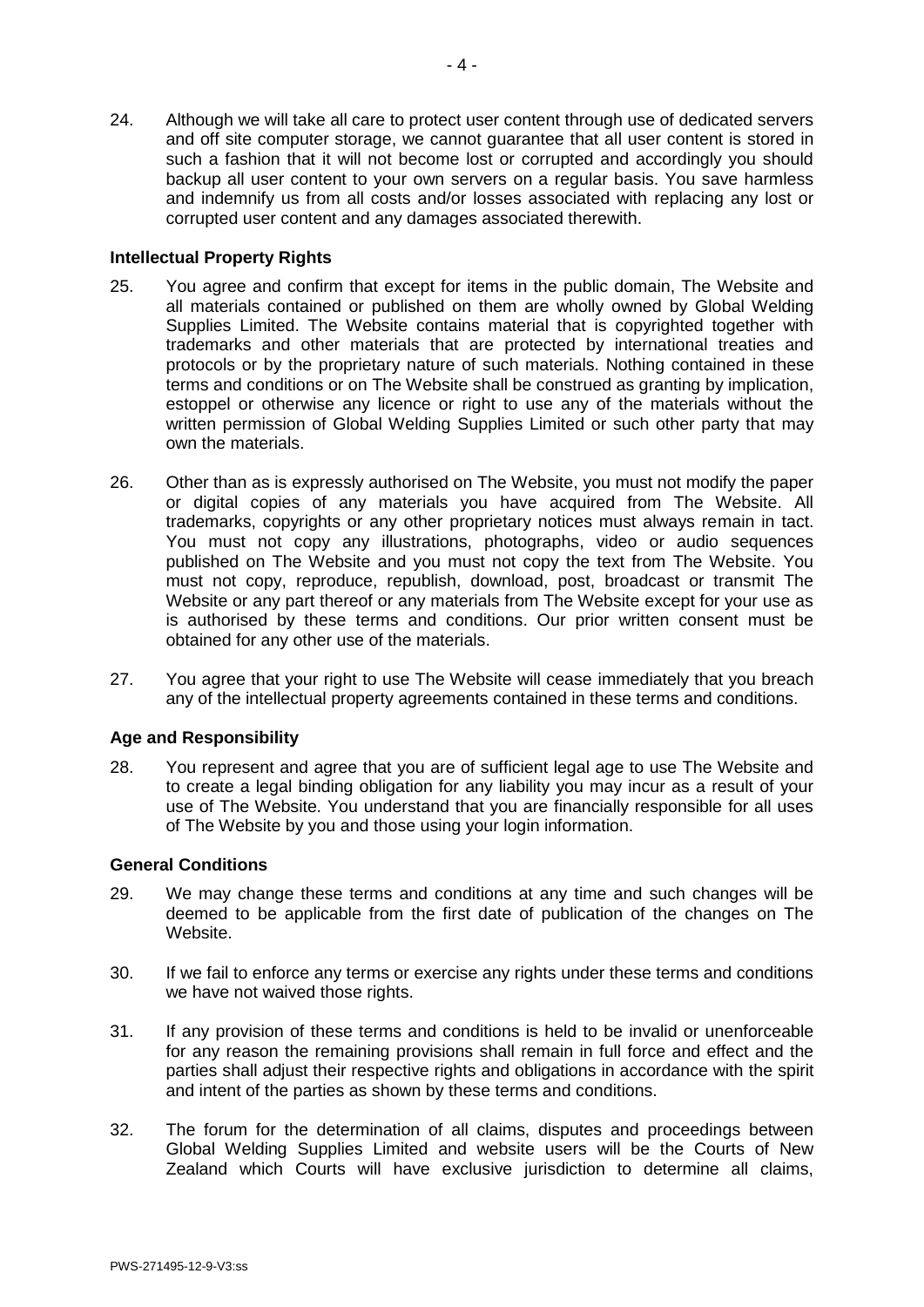proceedings and disputes in respect of these terms and conditions and any matter arising under them.

## **Entire Agreement**

33. These terms and conditions together with the privacy policy published from time to time on The Website supersede and extinguish all prior agreements, representations (whether oral or written) and understandings and constitute the entire agreement between you and Global Welding Supplies Limited relating to The Website and the services that they provide and the other matters dealt with in these terms including but not limited to the terms and conditions of your use of The Website.

# **Rights of Third Parties**

- 34. A person who is not a party to these terms has no right to benefit under or enforce any term of these terms and conditions.
- 35. In interpreting these terms and conditions the singular shall include the plural and vice versa.

#### **Notices**

36. Any notice given under these terms and conditions to you by Global Welding Supplies Limited will be deemed to be given on transmission by email to you at the last email address that you have given to Global Welding Supplies Limited. Notices given by you to Global Welding Supplies Limited will be deemed to be given on transmission of any such notice from your email address and receipt of such notice at the email address of Global Welding Supplies Limited published from time to time on The Website.

#### **Copyright**

37. All graphic works and photographs appearing on The Website that are the original works of Global Welding Supplies Limited and all written information appearing on The Website which prior to its publication on The Website comprises the original work of Global Welding Supplies Limited are in this clause called "The Works". Global Welding Supplies Limited is the author and owner of The Works and claims exclusive copyright in them pursuant to the Copyright Act 1994 an Act of the Parliament of New Zealand. The Works were made in Auckland, New Zealand. No person or body corporate shall copy The Works or issue copies of The Works to the public whether by sale or otherwise unless expressly authorised by these terms and conditions of use of The Website or expressly authorised in writing by Global Welding Supplies Limited. No person or body corporate may show The Works in public or communicate The Works or make any adaption of The Works unless expressly authorised by these terms and conditions or expressly authorised in writing by Global Welding Supplies Limited.

## **Breach By You of These Terms and Conditions**

38. If you breach any of the terms and conditions stated herein, then you and the company or business that you represent will be liable for all losses occasioned by us as a result of the breach including but not limited to not only direct financial loss but also for any direct, indirect, special or consequential losses and any business losses, loss of revenue, loss of income, loss of profits, loss of anticipated savings, loss of contracts or business relationships, loss of reputation or loss of goodwill, or loss or corruption of information or data that may be suffered by us and further you save harmless and indemnify us against all liability that we may suffer as a result of such